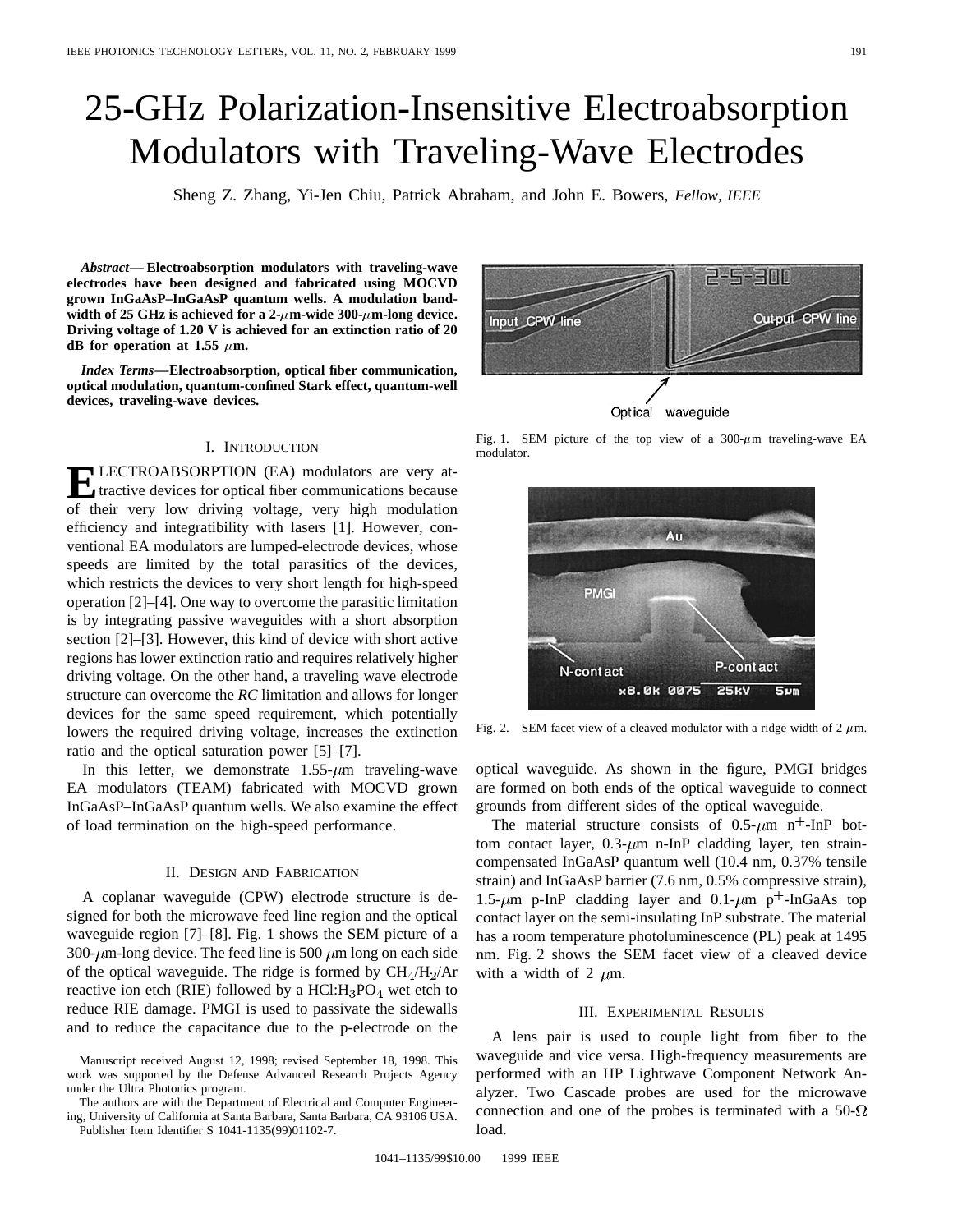

Fig. 3. Fiber-to-fiber transmission versus reverse bias voltage for several wavelengths and for TE and TM polarization states. Solid: TE polarization, Dashed: TM polarization.



Fig. 4. Measured and simulated EO responses (in dBe) for a  $2-\mu$ m wide  $300-\mu$ m-long traveling-wave modulator. Curves: Theory. Dots: Measurement.

Fig. 3 shows the fiber-to-fiber transmission versus reverse bias voltage for several wavelengths and for TE and TM polarization states. The device shows little dependence on the polarization, which is a result of proper bandgap engineering. The 2- $\mu$ m-wide 300- $\mu$ m-long device has driving voltages of 1.20 and 1.28 V for 20 dB extinction ratio for TE and TM modes respectively at wavelength of 1.55  $\mu$ m. A fiber-tofiber insertion loss of 13.6 dB is achieved at 1.57  $\mu$ m for TM polarization without antireflection coating.

An equivalent circuit model is used to simulate the electrical to optical response performance [8]. Three different cases are compared: 1) no termination, 2) with 50- $\Omega$  termination, and 3) with 32- $\Omega$  termination. The calculated EO responses are shown as lines in Fig. 4.

The frequency responses at three different terminations are measured and shown as dots in Fig. 4. The 32- $\Omega$  termination is achieved by wire bonding a thin-film resistor to the device. With a 50- $\Omega$  termination, a bandwidth of 18 GHz is obtained, yielding a bandwidth to driving voltage (0.8 V for 10-dB extinction) ratio of 22.5 GHz/V. The bandwidth reduces to 10.7 GHz when there is no termination. The reason for this large bandwidth reduction is the large reflection from the unterminated port. The capacitance and the series resistance of the device deduced from the electrical  $S_{11}$  measurement are 0.40 pF and 4.6  $\Omega$ , which infers *RC* limited bandwidths of 7.3



Fig. 5. Simulated optical output under the modulation of a Gaussian pulse.

and 13.4 GHz for cases with and without a 50- $\Omega$  termination. The larger bandwidth for the TEAM than that for the lumped device confirms that traveling-wave electrode structure can overcome the *RC* limitation.

The bandwidth for the case with a 32- $\Omega$  termination increases to about 24.5 GHz, yielding a bandwidth to driving voltage (0.8 V for 10-dB extinction) ratio of 30.6 GHz/V.

## IV. DISCUSSION

The key feature on the response curve with  $32-\Omega$  termination is the resonance peak, which is mainly caused by the microwave reflections at the load and the source ends and at the interfaces between the optical waveguide and the feed lines. Because of the negative reflection at the load, the response at some frequencies is enhanced. This can be seen in Fig. 5, which shows the simulated optical signal output under small signal modulation. Here, a Gaussian-shaped pulse with  $T_{\text{FWHM}} = 10 \sqrt{\ln 2}$  ps and an amplitude of 0.07 V is used as the modulation signal that superimposes on a dc bias level of 1.2 V. Without any load termination, the output optical pulse profile shows multiple reflection structures that come from the interfaces between the optical waveguide and the feed line, and between the feed lines and the source/load. These reflections have the same sign as the output signal because both the source and the load have higher impedance than the waveguide (characteristic impedance  $\sim$ 25  $\Omega$ ) and the feed line (characteristic impedance  $\sim$ 42  $\Omega$ ). The reflections become much weaker when a 50- $\Omega$  termination is used. The reflection changes the sign when the load impedance is reduced to 32  $\Omega$  and cancels the reflection at the connections between the optical waveguide and the feed lines. This cancellation in reflection causes a frequency response enhancement at high frequencies. This is another proof that the device is operating in a traveling-wave mode. The inductance due to the ribbon is about 0.07 nH and is not the main reason for this resonance as verified by simulation. The use of a 32- $\Omega$  load will increase the required drive voltage, which is about 1.2 times that required for a load of 50  $\Omega$ . This could be overcome by the longer device length than that of conventional EA modulators.

To separate the microwave propagation loss from the impedance-mismatch induced reflection loss, the microwave transmission  $(S_{21})$  for devices with lengths of 300, 400,